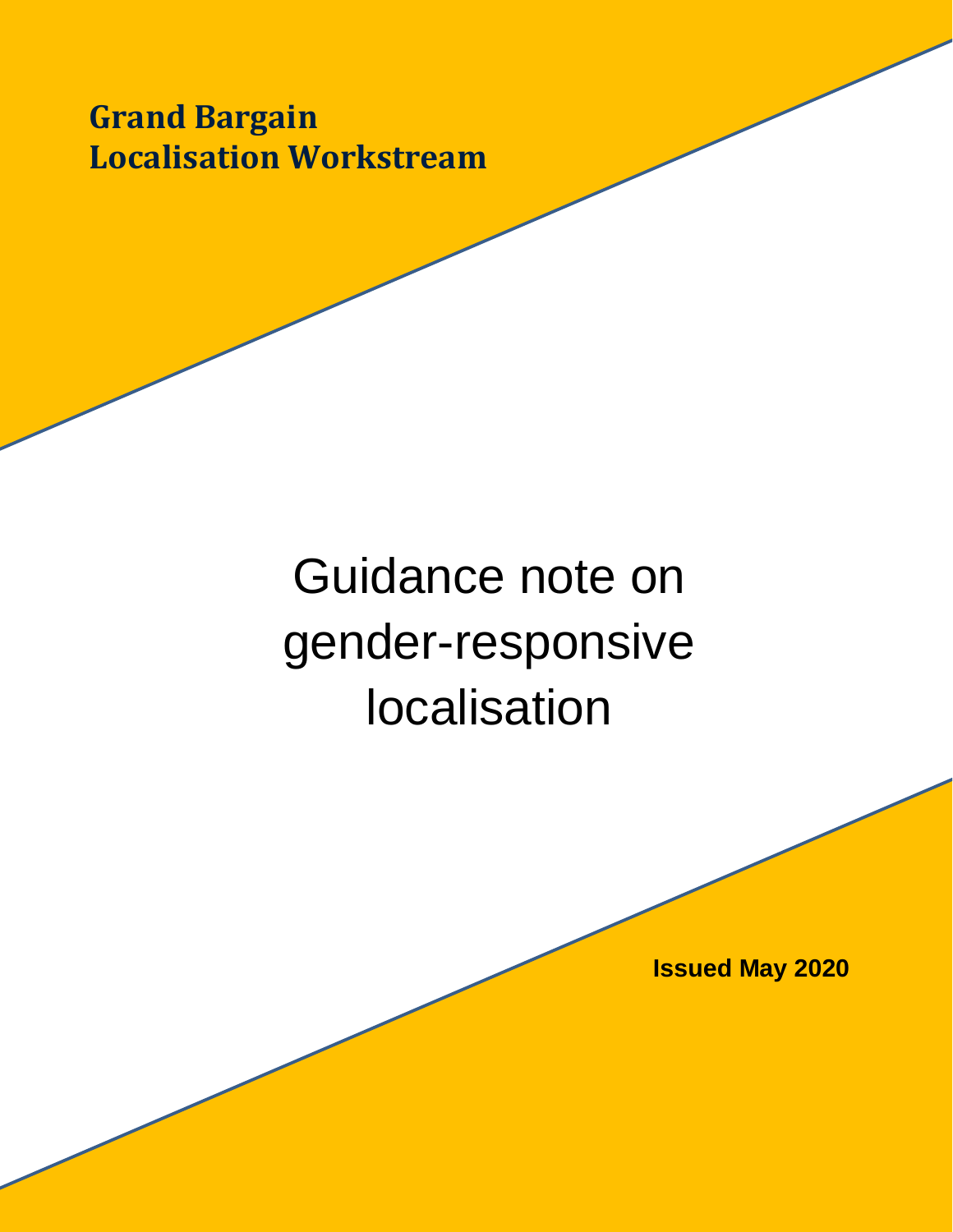#### **Guidance note on gender-responsive localisation**

This guidance note was prepared by UN Women and the Grand Bargain Friends of Gender Group and developed through extensive research and three regional consultations with local women's rights and women-led organizations (WROs and WLOs) as well as feedback from the Grand Bargain Localisation conferences in Addis Ababa, Amman, Jakarta and Brussels. The guidance is predominantly focused on local WROs and WLOs but is also relevant for networks of, and national, WROs and WLOs<sup>1</sup>. It is a product of the Grand Bargain Localisation Workstream, but does not necessarily represent the official position of Workstream members and co-conveners.

### **Access to financing**

- 1. Ensure increased, specific, global and national allocation of funds including unearmarked and core funding - to WROs and WLOs.
- 2. Determine a dedicated percentage of local funds in support of institutional strengthening of WROs and WLOs, networks and movements.
- 3. Increase access to humanitarian funding, ensure its sustainability and support the capacity for self-sustaining fundraising of local WROs and WLOs, prioritizing multi-year, flexible and sustainable funds.
- 4. Streamline funding application procedures and criteria for local organisations addressing specific challenges and capacity gaps faced by WLOs and WROs at country level.
- 5. Increase investments through funding mechanisms (for example, the Women's Peace and Humanitarian Fund) that target WLOs/WROs directly and address the needs of crisis affected women and girls in line with existing IASC commitments<sup>2</sup>.
- 6. Identify opportunities and modalities for further strengthening partnerships and increasing funding for local WROs through the Country-Based Pooled Funds.
- 7. Consider funding WLOs/WROs in order to address gender equality and women's rights in line with existing IASC commitments<sup>3</sup>, including through promoting WLOs/WROs in Advisory Board and Review Committees of Country-Based Pooled Funds.

### **Towards more equitable partnerships and institutional strengthening**

- 1. Adopt and invest in multi-year and sustainable approaches to institutional capacity strengthening for WROs and WLOs, focusing on their needs, priorities, value, and contribution as first and local responders in humanitarian settings.
- 2. Establish long-term partnerships, allowing for growth, accountability and transparency, knowledge sharing and sustainable management, including in view of the necessary long-term

1 The Grand Bargain refers to local actors as "National and local responders comprising governments, communities, Red Cross and Red Crescent National Societies and local civil society."

2 IASC Policy [on gender equality and empowerment of women and girls in humanitarian action \(2018\),](https://interagencystandingcommittee.org/gender-and-humanitarian-action/documents-public/iasc-policy-and-accountability-framework-gender) at page 6: "All IASC Members and Standing Invitees to make financial provision to fully resource GEEWG programming for both mainstreaming and targeted action, creating specific budget lines for the purpose. Include GEEWG requirements in all formats used by IASC-led coordination and pooled funding mechanisms to apply for, and report on, funding for humanitarian action."